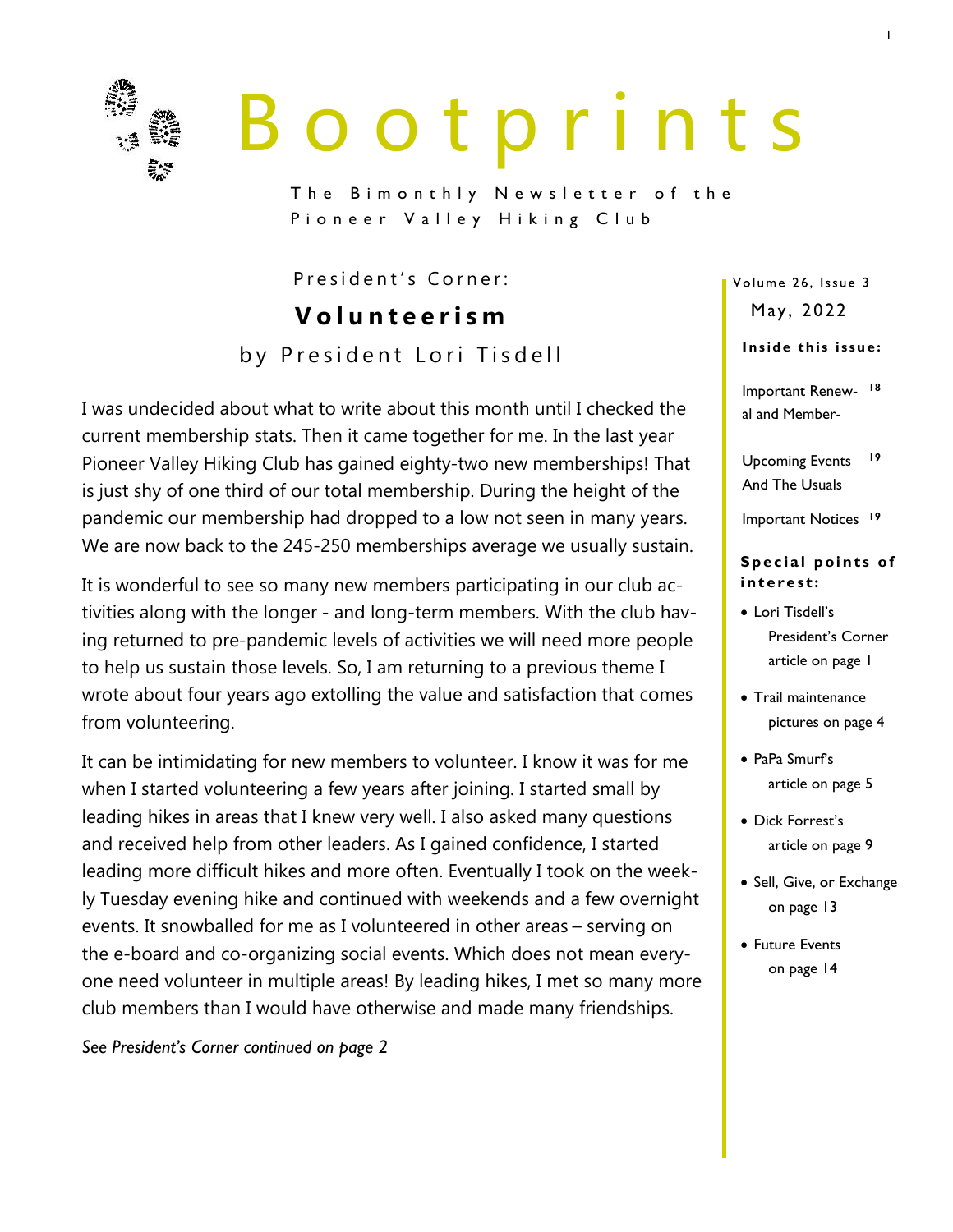### *President's Corner continued from page 1*

We are always in need of people to lead hikes. Weekdays are set with more than enough hikes Monday through Friday. Our weekends are starting to come back to a better level but mostly relies on 5-6 people to lead the 8+ weekend hikes a month. If you are interested in leading a hike, please talk to one of the leaders. We are all more than willing to answer questions and help in any way that we can to make your experience a positive one.

We have two major social events a year – the picnic in August and the holiday party in December. Karen Markham and Al Roman have volunteered to organize the holiday party again this year – thanks to Karen and Al. We do need someone to organize the slide show. It is so much fun to look back at the activities of the previous year to share and remember the fun, excitement, and challenges. I have a template to work with if needed. We have a dedicated email for members to send their photos to for sharing in the slide show. If you are interested, please talk to one of the board members.

We have not had anyone volunteer to organize the August picnic. Erin Squires, Angela Whittaker, and I organized (together and separately) for the last 8 years. We would love to see someone else do so this year. We have all the previous year's organizing information and are happy to share it with, as well as help, whomever does volunteer. We usually have more than enough people to volunteer on the committee and the day of to help set up, grill, activities, and break down at the end of the day. But we need someone to direct and organize. Again, if you have any questions or are interested, please talk to one of the board members.

*See President's Corner continued on page 3*

"We are always in need of people to lead hikes." ~ President Lori Tisdell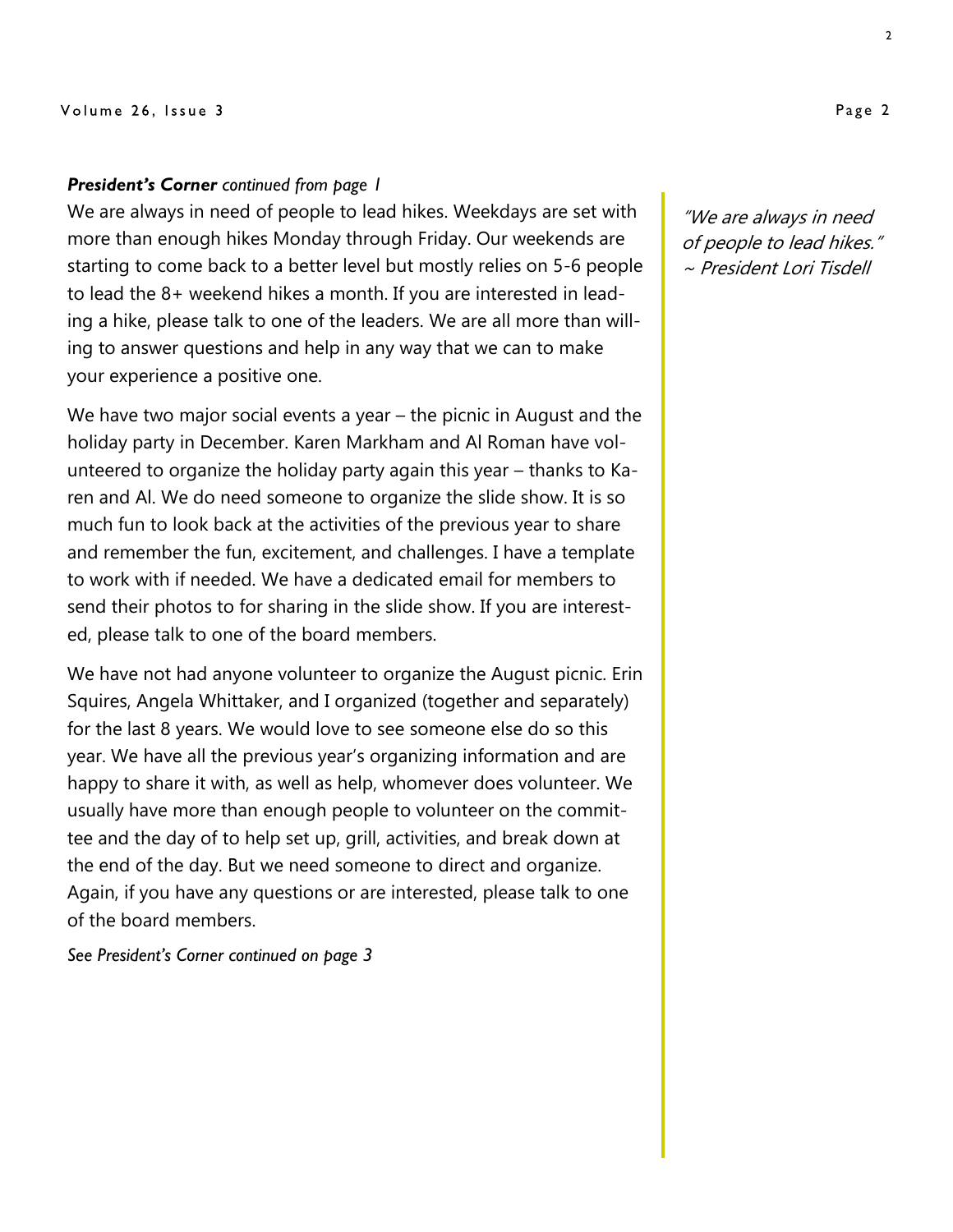

# *"*When you volunteer you become even more invested in PVHC." ~President Lori Tisdell

### *President's Corner continued from page 2*

In closing, I would like to say that PVHC is lucky to have so many members with knowledge, skills, and experience they use to contribute to the club's needs. And willingly do so. When you volunteer you become even more invested in PVHC. You also derive a great deal of satisfaction knowing you are helping and contributing to the good of the club. I recommend that all who can, should volunteer, whether in small ways or large. Each person who does so will make a difference, make connections with other club members, and help our club continue to grow and move forward.

--President Lori Tisdell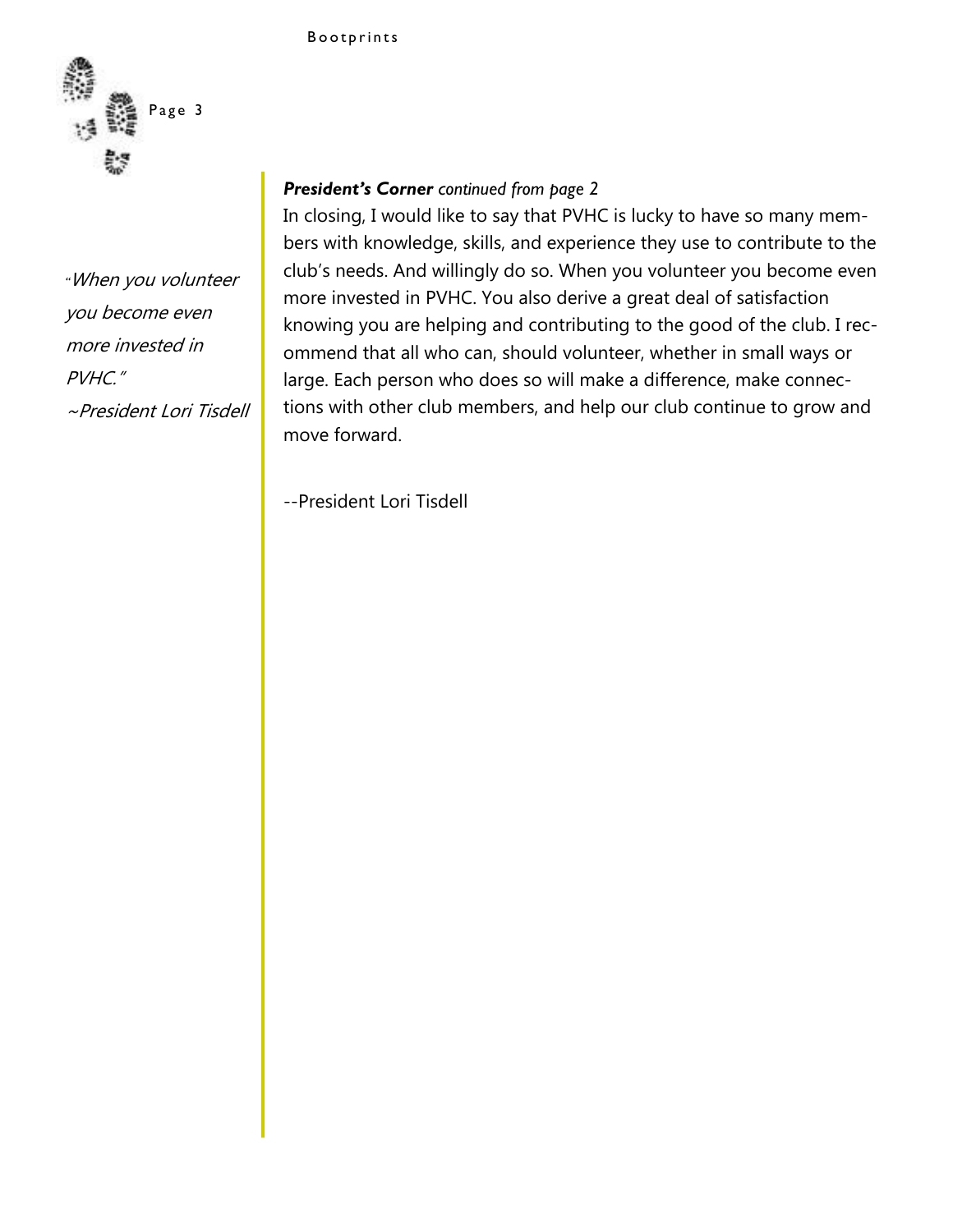# **Saturday, April 30, PVHC Trail Maintenance NET Sections 1/2**

Led by Rob Schechtman and Chip Pray

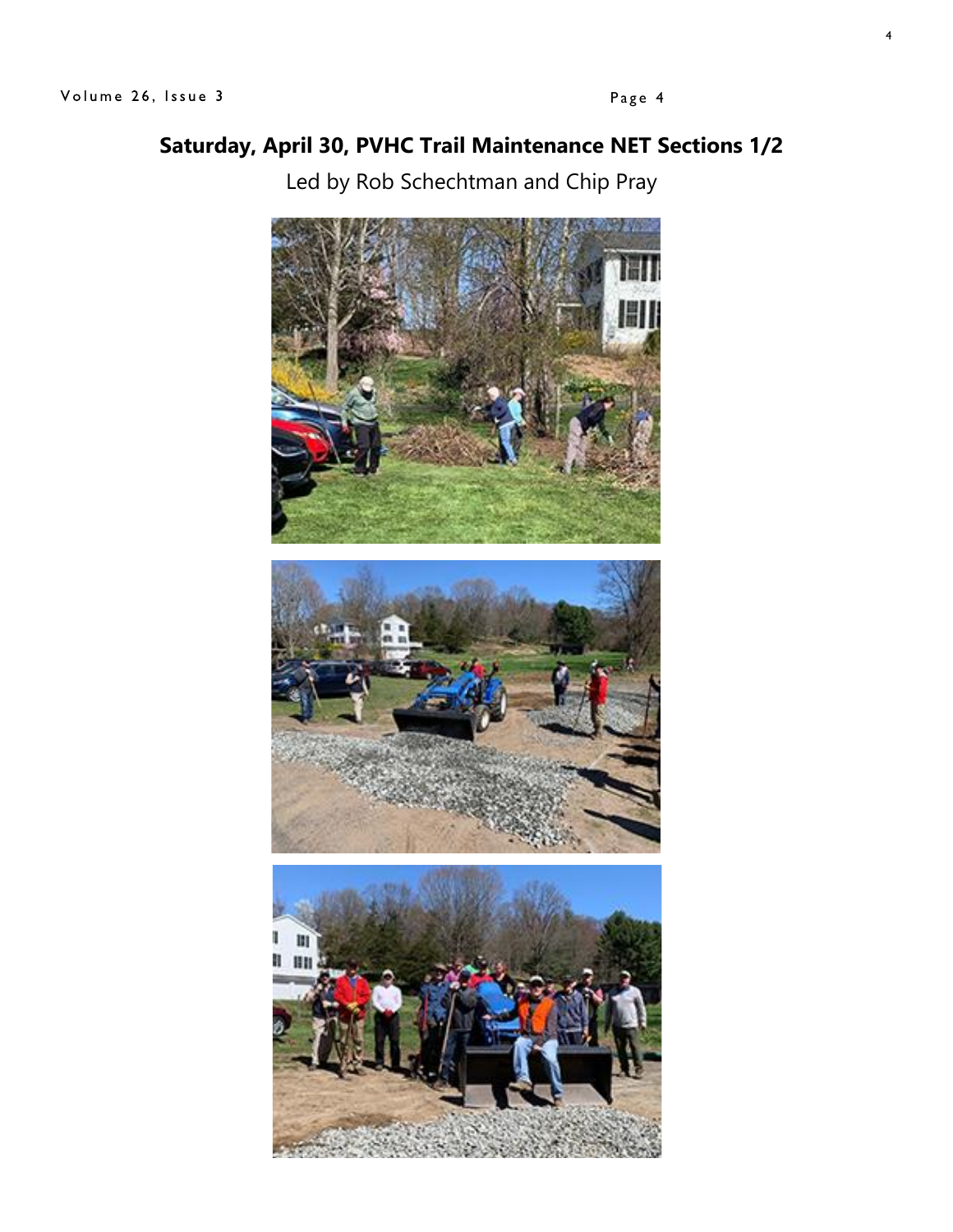

*"*That's right, that universal call for help: **SOS**." ~ PaPa Smurf

*"*There are many types of situations where a distress signal is important." ~ Papa Smurf

Smurfy advice for the trail...

# **The Number Three**

by John "PaPa Smurf" Klebes

The number three, it can "Save our Ship." Or maybe even "Save our Souls." That's right, that universal call for help: **SOS**. This month's column is on how to signal for help should you get in trouble while out hiking.

SOS evolved as an international maritime radio distress signal with roots in the use of Morse code and radio telegraghs. Over the last century the standard SOS distress signal, consisting of the Morse code signal of three -short/three-long/three-short has become a more recognizable international emergency signal for distress that essentially just uses three of any signal to indicate that emergency help is needed. For example, three blasts on a whistle, three shots from a firearm, three flashes of a mirror, or even three smoky signal fires.

It should be recognizable anywhere in the world that a clear signal sent three times, over and over, is always an indication that you are in some sort of emergency, lost, or need help. It mimics the beat of the SOS Morse code distress signal.

There are many types of situations where a distress signal is important. It's extremely useful if you get separated, lost, or hurt during a hike. You could always just call out for your friends or hope a nearby hiker hears you. But if you have ever tried this you will find your voice doesn't carry very far and you quickly get tired or go hoarse trying.

For hikers blowing three quick blasts on a whistle makes much more sense. The sound travels farther and you don't get as tired trying to shout.

*See The Number Three continued on page 6*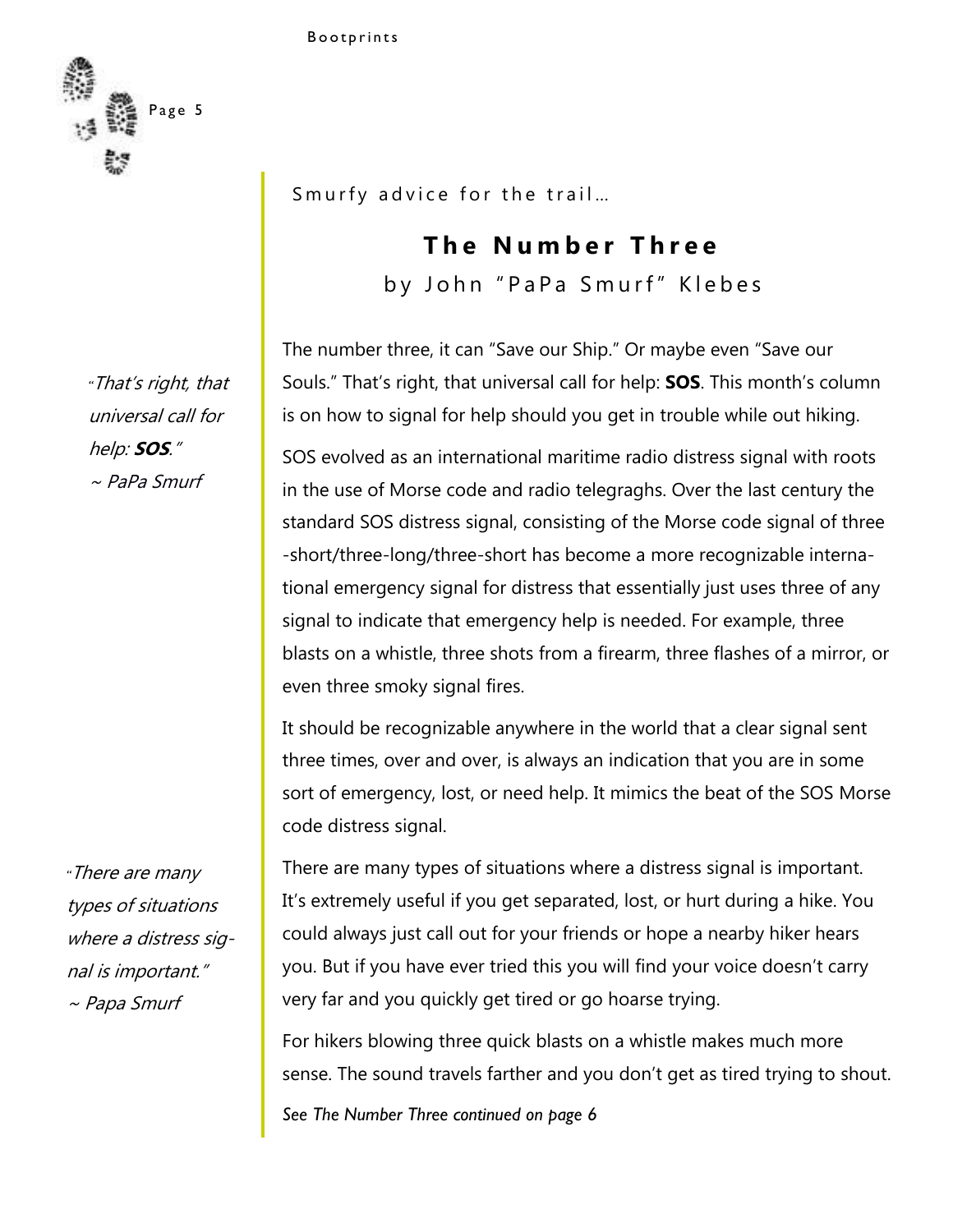### *The Number Three continued from page 5*

Even if you have a working cellphone and a good cell signal and can call for help it's helpful to have a whistle to let your friends know that they are getting close to you. It's unlikely that you will be able to exactly describe where you are over the phone, and GPS is not perfect at giving your exact location. An emergency whistle can come in pretty handy.

I consider a whistle a critical emergency tool that every hiker should have located in a handy spot that they can get to even if you fall and are hurt. A good place is on your backpack shoulder strap, in a pocket, or clipped to your clothing or belt. Some newer backpacks even come with a whistle. I have also seen a number of survival gadgets that incorporate a whistle with a compass, multi-tool, or similar device. Be sure your whistle can be easily attached and accessed by using a lanyard, ring or clip to prevent loss.

Make sure you buy a good whistle that is easy to use and very loud. Some cheap whistles do not work well or don't make a very loud sound. Remember, you might really need this tool in an emergency so don't just use the one from your box of Cracker Jacks. Ha, ha. Get one that will be loud and strong even in the wind and stormy weather. Don't be afraid to try it out. Give it a good blow once or twice next time you are out in the woods to see how well it works and how far the sound travels. Just save the repeated three quick blows for emergencies only.

With a whistle, or similar noise, such as banging a pot, car horn, firearm, etc., you want to repeat the sound three times quickly. Then pause and repeat three more times. Keep repeating the pattern and stop occasionally to see if you hear anyone reply. *See The Number Three continued on page 7*



*"*I consider a whistle a critical emergency tool that every hiker should have located in a handy spot that they can get to even if you fall and are hurt."

 $\sim$  PaPa Smurf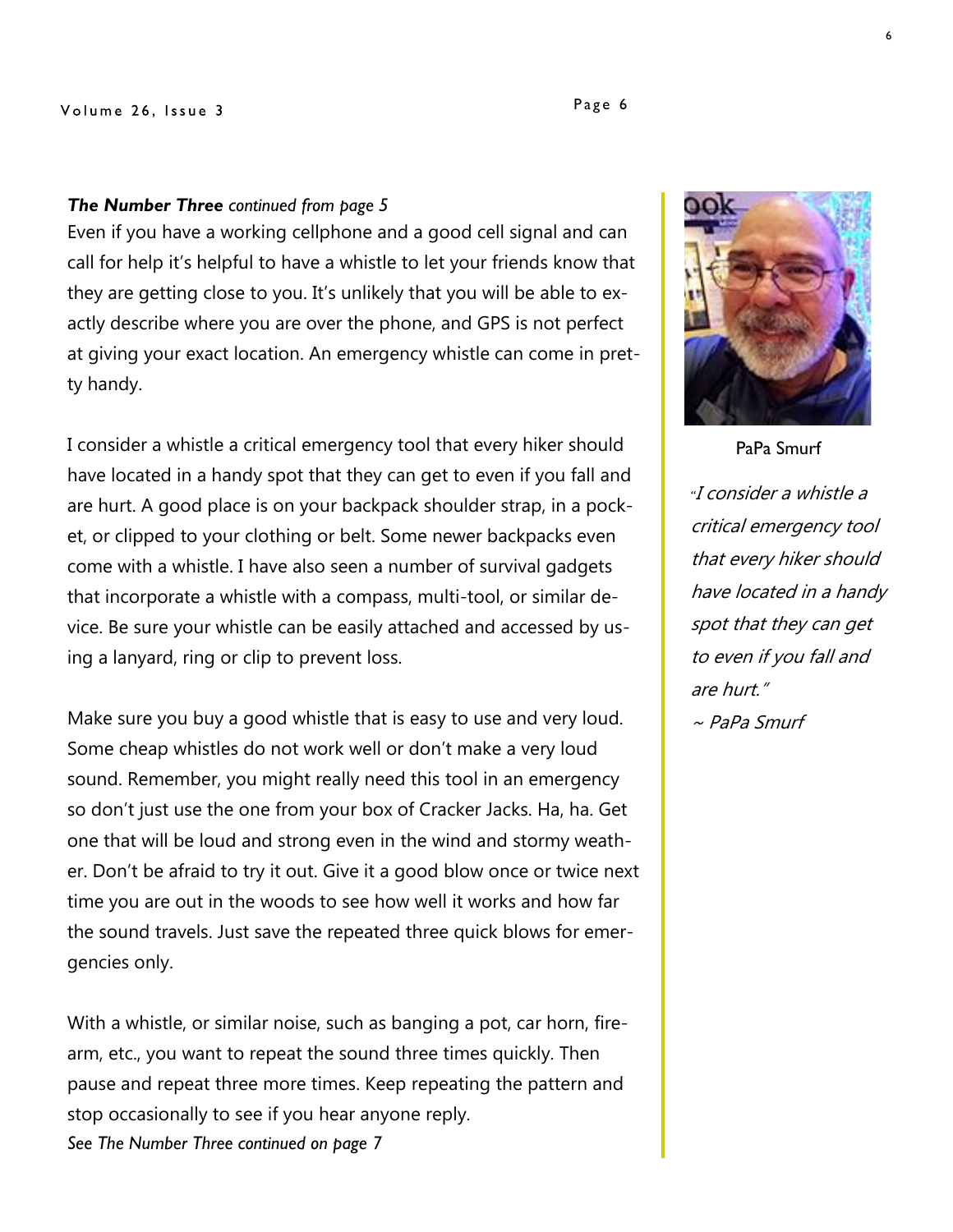

*"*…there are a number of other common ways to signal for help." ~ PaPa Smurf

### *The Number Three continued from page 6*

Depending on the emergency situation you are in, and the resources available to you, there are a number of other common ways to signal for help.

Using a fire can work well. The flames can be highly visible at night or you can add green leaves to create lots of smoke during the day. You should build three fires in the shape of a triangle which again is an international signal of distress. Build up high or in an open area away from trees and foliage to get the best visibility.

Another technique to try is to build a visible signal such as spelling out SOS by stamping footprints into a field of snow or on a sandy beach. Or you could draw SOS with colorful clothing, rocks, wooden logs, or even pouring colored drink mix, like paint, on snow, in an open area visible from above. Some emergency space blankets and tarps even come preprinted with SOS on one side that you could spread out.

If you need to leave your signaling spot be sure to leave a written note in plain sight. So, if you have to set up a shelter in a more weather-sheltered area or go out to look for water, anyone coming to investigate your signal will know you are nearby and where to look.

If you can see a low flying plane, boat, or building, or persons in the distance you can try signaling if your whistle doesn't work to reach them. You can use a mirror or shiny object to reflect a glare of light into the direction you want to signal. Try moving the mirror or shiny object back and forth to create three quick flashes of light. At night you can do the same with a flashlight to create three flashes of light.

If you do notice that you have gotten someone's attention motion with your body by swinging both arms up and down over your head. This, too, is a universal sign that you need help.

If you are ever in an emergency situation, always remember that *See The Number Three continued on page 8*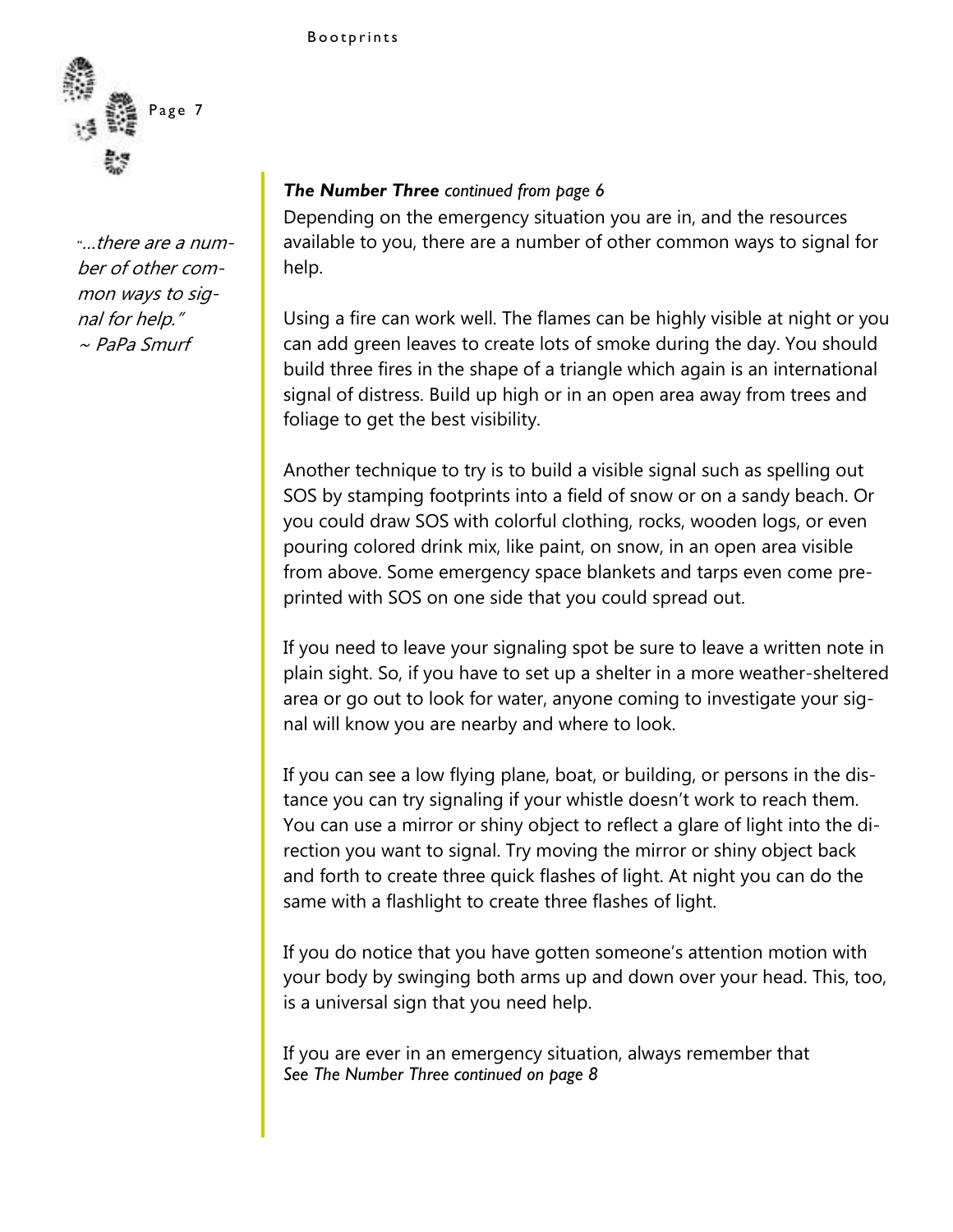### *The Number Three continued from page 7*

repeatedly signaling three times in a row and repeating is the international signal for needing help. As always, let's hope you don't need it but always remember to signal with the Number Three and always carry your trusty whistle with you on a hike.

### --PaPa Smurf

(If you have a suggestion for future topics or a hike-related question you would like covered in this column send a note to [john.klebes@gmail.com\)](mailto:john.klebes@gmail.com)

*"...*repeatedly signaling three times in a row and repeating is the international signal for needing help."

~ PaPa Smurf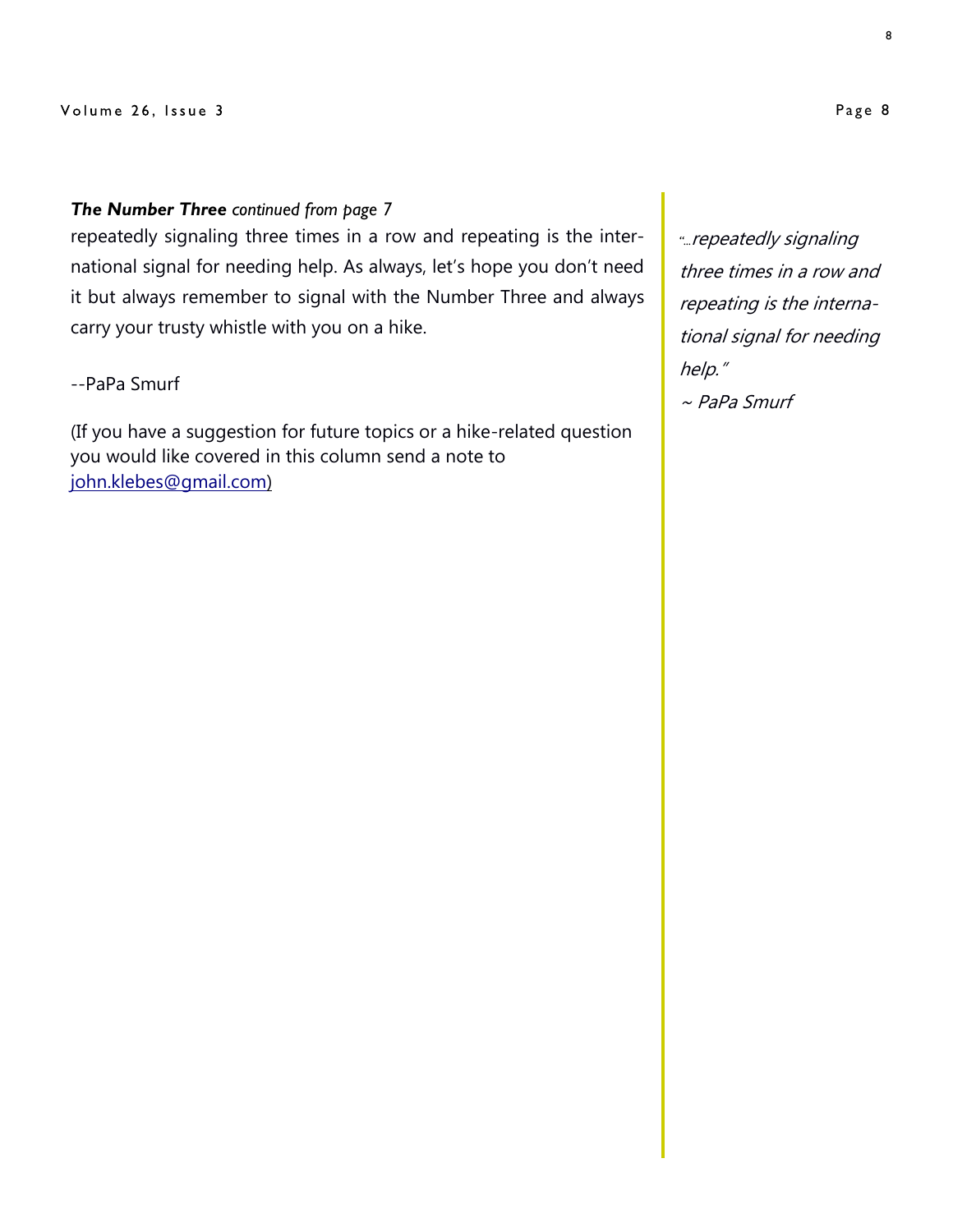

"In this Bootprints article I want to talk about the most recent articles from another favorite author who also writes for Adirondac magazine:…." ~ Dick Forrest

*"*Being out in nature is a privilege and a benefit that we, as hikers, get to enjoy and revere." ~ Dick Forrest

# **Audrey Hyson: Everyday Naturalist** by Dick Forrest

In the March issue of *Bootprints* I wrote about the Dr. Tom Welch's most recent articles in Adirondac: the magazine of the Adirondack Mountain Club. In this Bootprints article I want to talk about the most recent articles from another favorite author who also writes for Adirondac magazine: Audrey Hyson, who calls herself, Everyday Naturalist.

I just recently signed up for a Saturday hike led by Joanne Fortin at Fannie Stebbins Wildlife Refuge in Longmeadow, MA. I thought it would be a hike but it was actually a nature/bird walk – as a bird lover, I didn't mind. Steve Svec, an Allen Bird Club member and very knowledgeable birder, led the walk. He with others in our group identified early spring warblers, such as the yellow-rumped warbler and the palm warbler. One in our group also identified a rusty blackbird. A great blue heron, tree swallows, mallards, Canada geese, a mute swan, and a bald eagle were also sighted. Most people on the walk carried field glasses and Steve also had a spotting scope to see birds at a distance. We went to one of the many ponds and saw a pair of wood ducks through Steve's spotting scope. One little known fact gleaned from Steve's walk and talk was that there are actually more wood ducks in our area than mallards. Wood ducks, on the whole, are more secretive and are less conspicuous than the seemingly common mallards. Through the spotting scope, seeing the stock-still, wading, great blue heron's gray/blue feathers blowing in the wind and the beautiful markings on the male and female pair of wood ducks made my day.

As hikers we see the natural world more than most. Often, in wilderness or even on local trails we see the signs and hear the sounds of wildlife. Being out in nature is a privilege and a benefit that we, as hikers, get to enjoy and revere.

I would like to highlight and summarize Audrey Hyson's most recent articles in Adirondac magazine, like I did for Dr. Tom Welch's most recent articles in the March issue of *Bootprints*. And like the summaries *See Everyday Naturalist continued on page 10*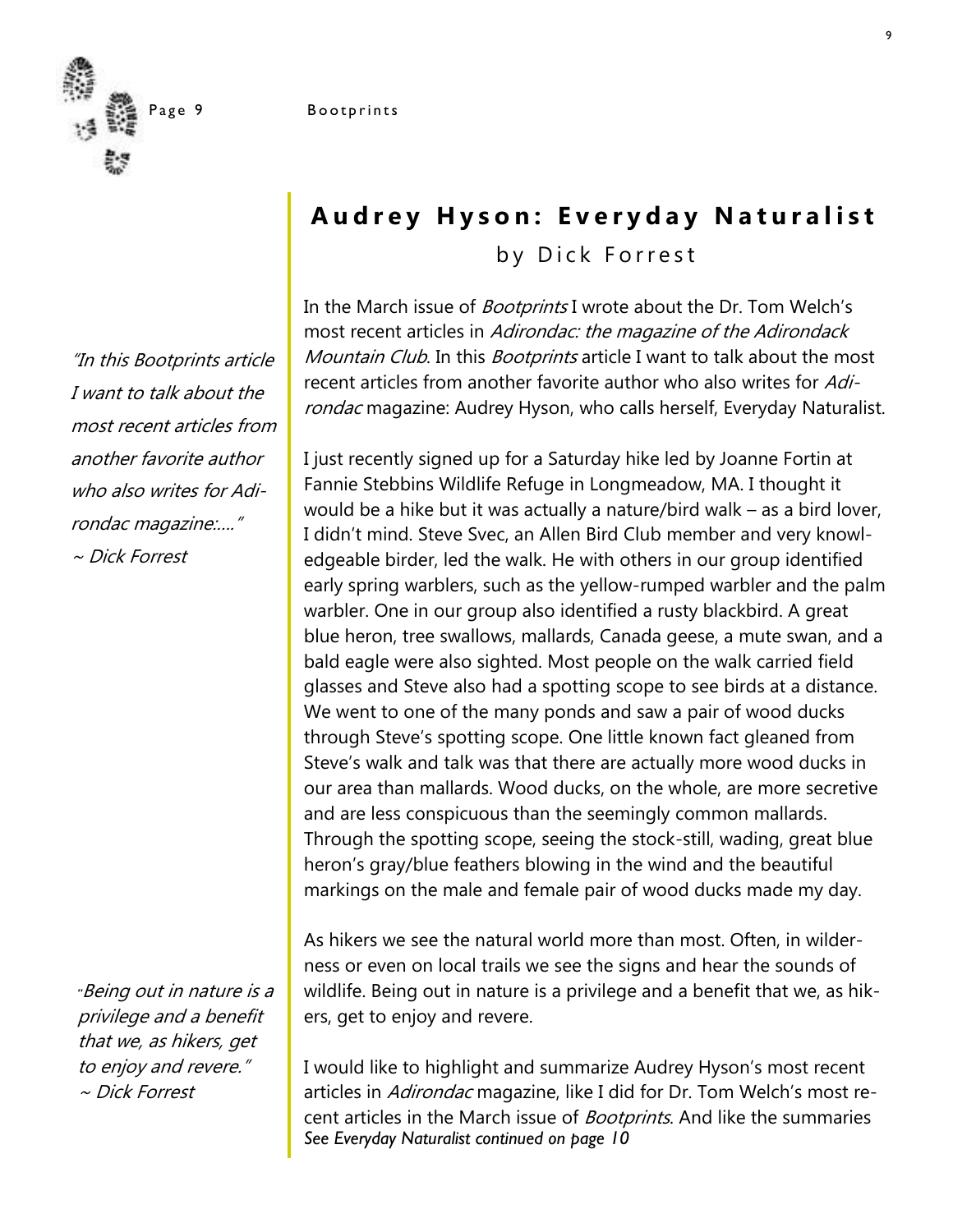### Volume 26, Issue 3

### *Everyday Naturalist continued from page 9*

for AdironDoc (Dr. Tom Welch), the summaries are mostly in the words of Everyday Naturalist (Audrey Hyson).

**JULY-AUGUST, 2021:** In an article entitled, **The Pitfalls of Life in a Bog**, Audrey Hyson writes about the northern pitcher plant (Sarracenia purpurea). Ah, the mind of a naturalist – it's interesting that she calls the pitcher plants her old friends that she can come back to visit during paddling season. Pitcher plants carry on photosynthesis like other green plants, but supplement their nutrition by capturing and digesting small insects, writes Hyson. She says, in so many words, that these added nutrients from insects gives the plants a biological advantage by allowing the plants to *grow bigger, flower* more robustly, and produce more seeds. Once that happens the plants no longer need to attract the added nutrients in the form of insects.

And then Hyson describes the plant's mechanism of capturing an insect. She writes: Each pitcher (leaf) is a passive pitfall trap that has five zones from top to bottom. Hyson goes into incredible detail on how the plants capture their prey and get their nutrients. Hyson mentions two other photosynthetic insectivores in our part of the world: sundews and blatterworts. Hyson writes: The most famous carnivorous plant, the Venus flytrap, is native only to bogs and wet savannahs in the coastal Carolinas.

**SEPTEMBER-OCTOBER, 2021:** In an article entitled**, Wildflowers of the Dark Forest**, Audrey Hyson writes about heterotrophs (as opposed to autotrophs), plants having no chlorophyll and which depend on others plants to meet their nutritional needs. They bloom in the understories of northern forests, and include beechdrops, Indian pipes, and pine saps.

Hyson writes: Beechdrops (Epifagus virginiana) are parasitic on the roots of beech trees. Audrey Hyson goes into the intricacies of the beech tree relationship and writes about the two sets of flowers (cross-pollinating and self-pollinating) located on the stems of the plants. So look for, she says, these unusual plants scattered across the forest floor under beech trees.

*"*Pitcher plants carry on photosynthesis like other green plants, but supplement their nutrition by capturing and digesting small insects." ~ Audrey Hyson

*"*They (heterotrophs) bloom in the understories of northern forests, and include beechdrops, Indian pipes, and pine saps." ~ Audrey Hyson

*See Everyday Naturalist continued on page 11*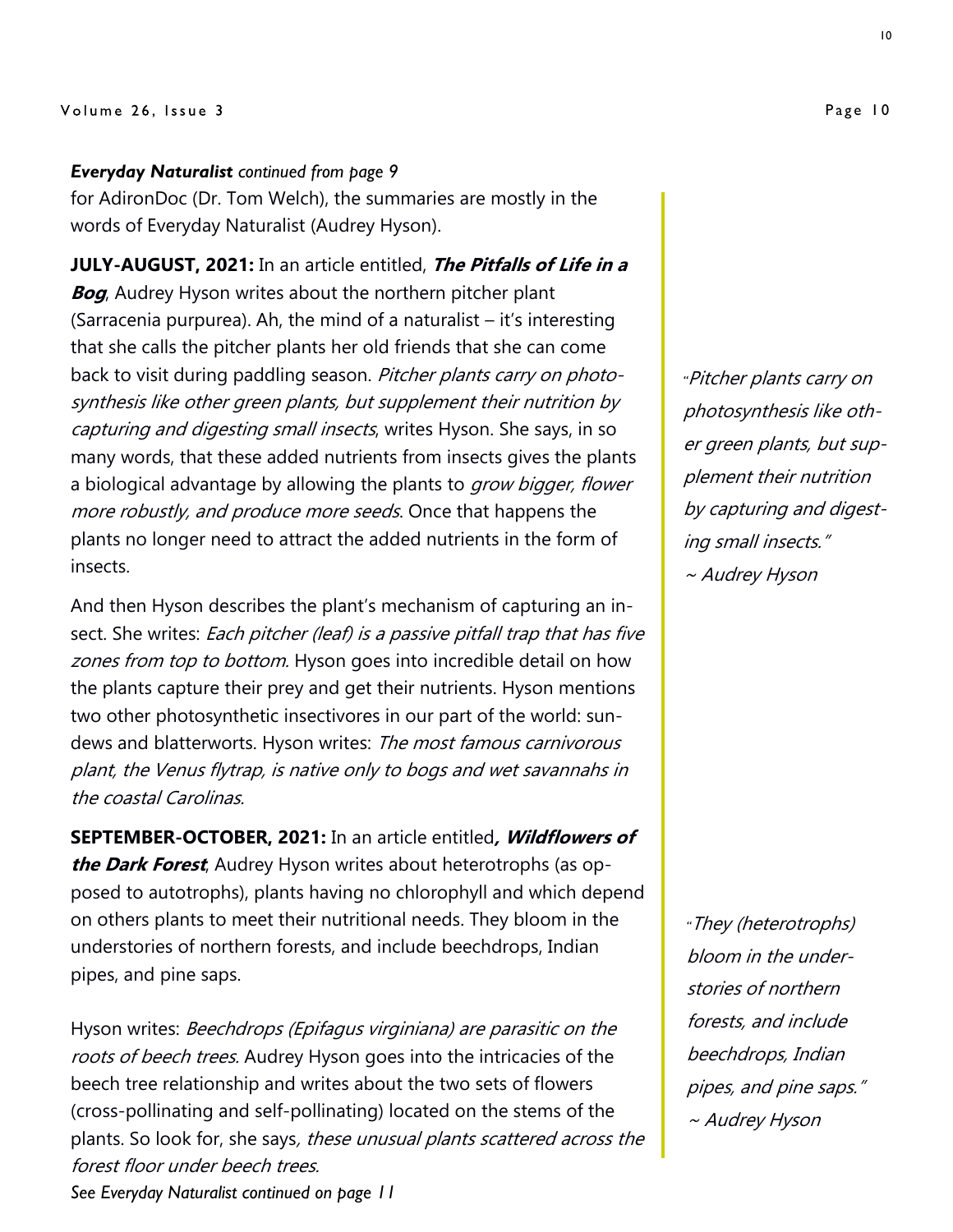Page 11 Bootprints



### *Everyday Naturalist continued from page 10*

On the other hand, Hyson writes: Indian pipes and pine saps have even more complex heterotrophic arrangements and are mycotrophic (fungus-feeding) plants. They absorb nutrients from mycorrizal fungi that are integrated with the roots of trees. So then, as Hyson explains, the tree roots and the plants benefit from each other – the plants receive nutrients from the trees and the trees benefit from the large underground mats produced by the plants, called hyphaes. Hyson goes into detail beyond this short summary. So it's a symbiotic relationship benefiting two organisms, between plants, like Indian pipes which are colorless, that need no light to thrive and green plants dependent on photosynthesis.

**NOVEMBER-DECEMBER, 2021:** In an article entitled, **The Harvesting and Storing Impulse**, Audrey Hyson writes about three small mammals and their unique behaviors: chipmunks (Tamius striatus), gray squirrels (Sciurus caroliniensis), and red squirrels (Tamiasciurus hudsonicus). All are rodents in the family Sciuridaea, the squirrel family, Hyson says.

She explains that chipmunks will sleep and not come out of their tunnels and eat from an underground food storage area in the winter and cold weather but gray and red squirrels are active all winter.

We see gray squirrels at our feeders eating birdseed, but they also resort to *scatter hoarding* where they gather and bury nuts in holes in the ground. Amazingly, gray squirrels will retrieve up to 95% of their buried nuts. Nuts that are not retrieved help to regenerate forests. Beech nuts provide more protein and fat than acorns.

Red squirrels, Hyson explains, have a type of behavior called *larder Everyday Naturalist continued on page 12*

*"*Audrey Hyson writes about three small mammals and their unique behaviors:…." ~ Dick Forrest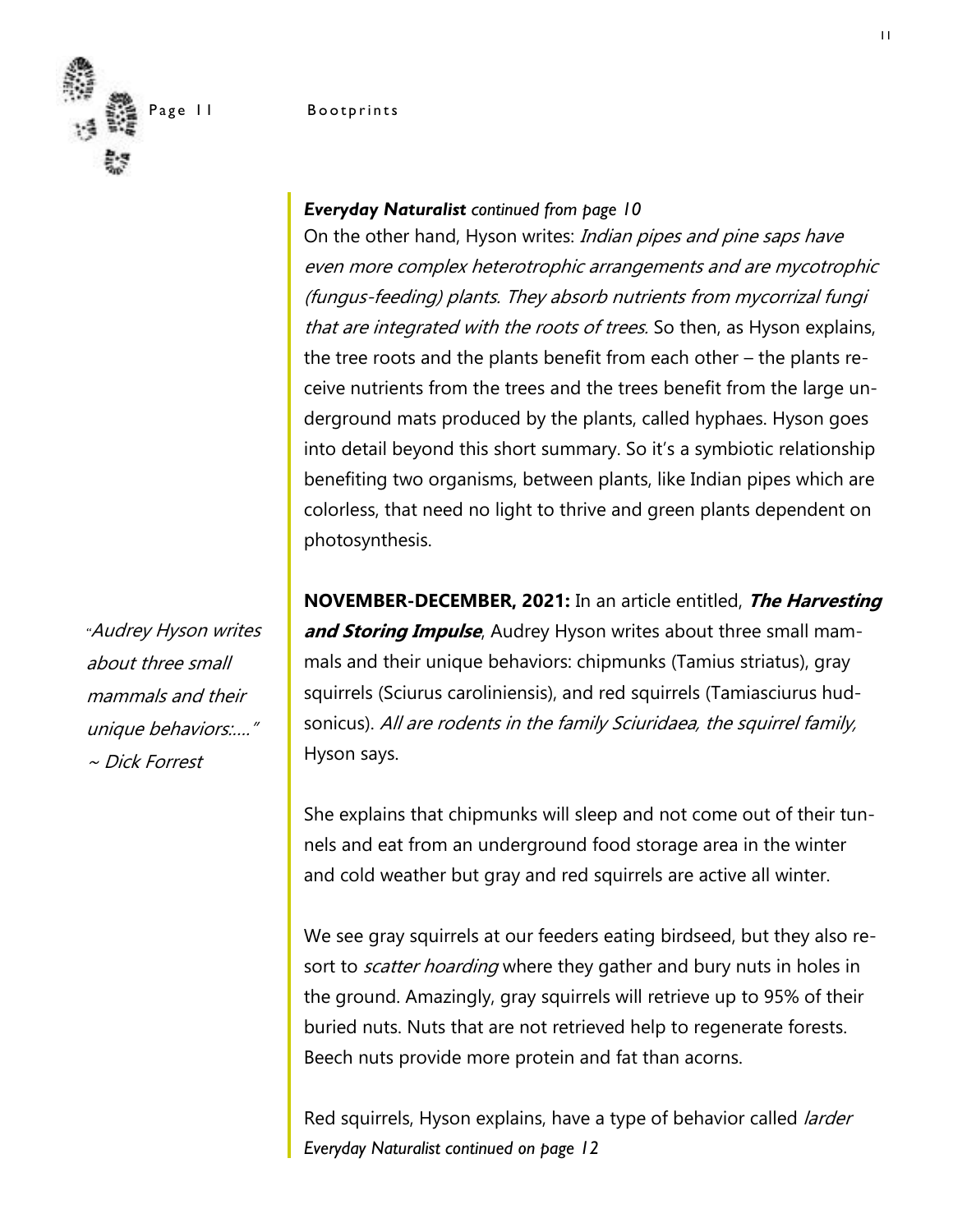### Volume 26, Issue 3

### *Everyday Naturalist continued from page 11*

hoarding. ...in wilder areas they gather and store large volumes of green pine, spruce, and fir cones, writes Hyson. They place them in concealed piles in the center of their territory which they aggressively protect.

**JANUARY-FEBRUARY, 2022**: In an article entitled, **A Glimpse of the Unseen**, Audrey Hyson writes about the North American river otter (Lontra canadensis). Hyson says that the river otter is the largest member of the Mustelidae (weasel family) in North America. Hyson goes into great detail about the mode of otter travel, the size and unique features of the animal, their breeding and raising young, and their territorial proclivities. Typically, the otter will bound and slide intermittently as terrain allows...., writes Hyson.

On winter hikes at Granville State Forest around Hubbard Brook I have seen in past years the slides from river otters that Hyson writes about. Hyson eloquently tells the story of the river otter, in brief. As an example in this article: Otter slides are emblematic of the playful energy of river otters. So you are more likely to see evidence of their presence, especially in winter, than actually sighting them.

**MARCH-APRIL, 2022**: In an article entitled, **O Pioneers!**, Audrey Hyson writes about the aspen of the northeast, the quaking aspen (Populus tremuloides). Aspens in our neck of the woods, she says, are a short-lived pioneer species, an early successional species, unlike the large aspen forests of the west, which are some of the largest *individ*ual organisms on earth. The aspens in the northeast take advantage of openings in the forest cover from fire, storm, or intentional clearing. They create conditions, she says, for *new forest to re-establish* after a devastating event. Hyson describes where they grow, writes about the leaves and the bark of the tree, and says that the quaking aspen is a favorite food of beavers. There's also a similar species called big-tooth aspen in our area. Aspens are on the decline in our area because they are crowded out by more mature stands of trees in the forest. However, you can find an occasional large aspen in beech/ yellow birch/maple forests. Hyson says that they are living on borrowed time and that's why she finds them so intriguing. --Dick Forrest

*"*Otter slides are emblematic of the playful energy of river otters." ~ Audrey Hyson

*"*The aspens in the northeast take advantage of openings in the forest cover from fire, storm, or intentional clearing." ~ Audrey Hyson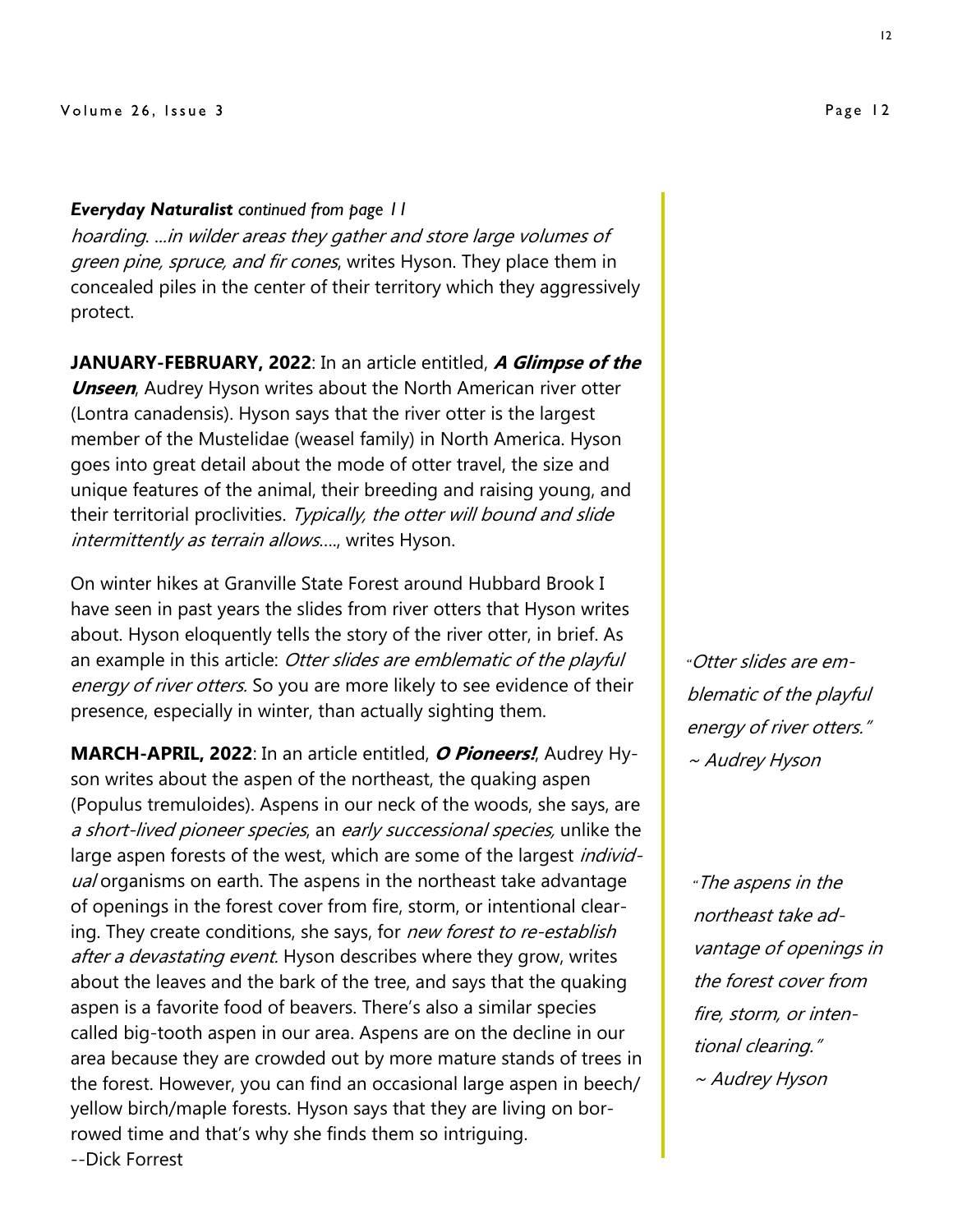

Page 13 Bootprints



# Sell, Give, or Exchange **Used Hiking Gear**

### **For Sale:**

- 1. Suunto ambit3 altimeter watch (\$65)
- 2. MSR whisperlite stove with repair kit and pump and 2 gas cannisters (\$65)
- 3. REI men's size L blue down parka (800 fill) (\$45)

Peter M. Haas

# **Giveaway:**

I have a pair of Salomon X-Ultra low cut hikers in US women's size 6.5. I am giving them away to someone who can use them; I wore them maybe 2 or 3 times only, so they are in great condition. [The last on Salomons, I found out the hard way, doesn't agree with all my foot/knee problems; otherwise I would have been wearing them myself.]

Jane Ricci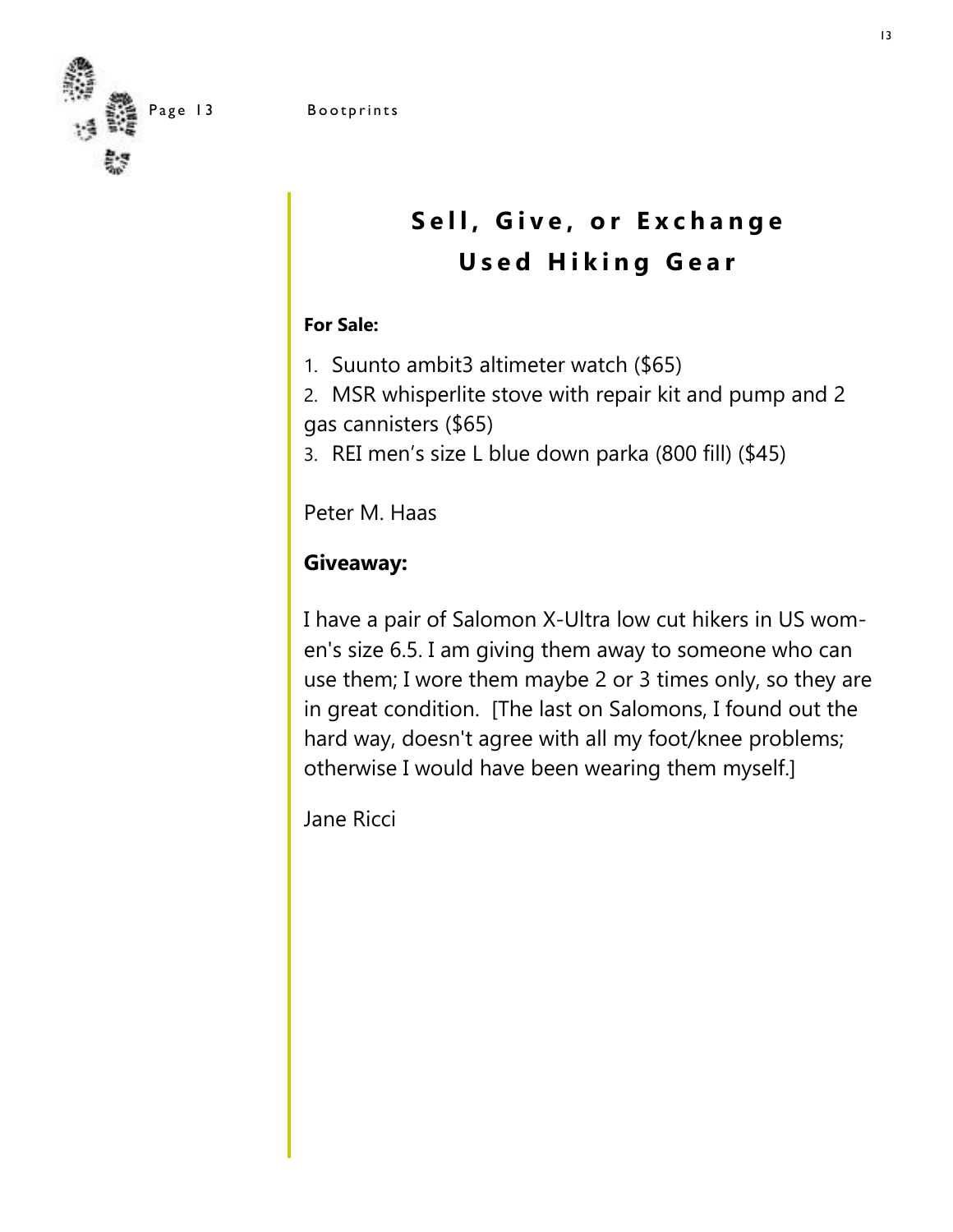### *Future Events:*

# **Adirondacks Car Camping at Heart Lake Two Nights - August 9 (Tues.) and 10 (Wed.), 2022**

Heart Lake, near Lake Placid, New York, provides the best access/ trailheads to the Adirondack High Peaks. There will be easy and difficult walks and hikes, as well as swimming, canoeing and kayaking opportunities on this small lake. The nearby village of Lake Placid, as a tourist attraction, offers a variety of shops and restaurants.

We need PVHC members to respond ASAP to find out how many people can come to this club event. We have reserved 3 canvas cabins (6 people per cabin) and 2 campsites (up to 6 people per campsite). A deposit of \$50 each will reserve your spot for this event. Please send your check (made out to Susan Forrest) to: Susan Forrest, 642 Prospect St., East Longmeadow, MA 01028, and indicate whether you want to be in a canvas cabin or on a campsite. Please call us if you have any questions about the event: (413) 525-3288.

Depending on the number of people who can attend, you may receive a refund. If, for any reason, you need to cancel your reservation, you can do it three weeks before (by July 19). After that, you will lose your deposit unless you/we can find someone to take your place. There will be a waiting list if all of the spots are taken.

We will have a group meal on Wednesday night which includes hamburgers, hot dogs, and veggie burgers, with condiments. We want each attendee to contribute a side dish or dessert to the meal. Coffee will be available each morning. Wood for campfires will be provided. For Tuesday dinner, in the past there was a concession stand at the campground, or you can go into nearby Lake Placid where there are several restaurants available.

Ann Mundy was up at the Heart Lake Campground on Columbus Day weekend and said that the 4 parking lots fill up by 5 or 6 a.m. every morning and the place is very heavily used. So we anticipate that the campground will be full. If, at all possible, we need attendees to carpool because parking space at the campground is very limited. *See Future Events continued on page 18*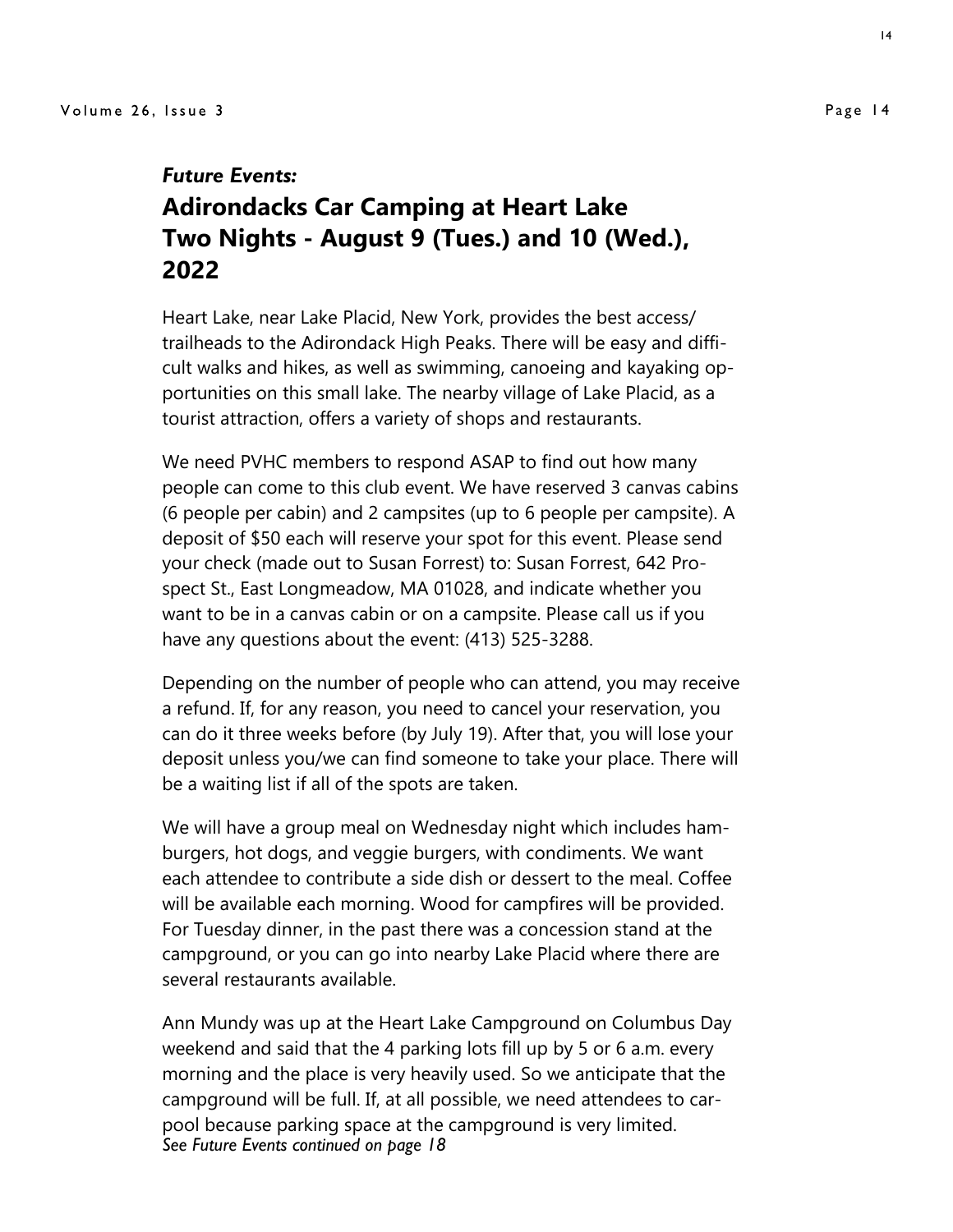Page 15 Bootprints



### *Future Events continued from page 17*

Currently, there is a Covid-19 policy (it currently extends to April, 2022) that requires that you are fully vaccinated and that masks are required in the ADK buildings. We'll keep you posted if this Covid-19 policy is still in place in August, 2022.

Ann Mundy has been very helpful in giving us advice and is "THRILLED" that we are continuing this club event which she has organized for many years.

— Dick and Sue Forrest

# **Future Events in 2022:**

**May 20-22** - Galehead Hut Trip led by Karen Markham **June 24-26** - White Mt. Sampler led by Al Goodhind **August 9-11** - Adirondack Heart Lake car camping led by Dick & Sue Forrest **September 3-9** - Lily Bay State Park (on Moose-

head Lake), Maine Camping Trip led by Karen Markham

**September 23-25** - Johns Brook Lodge Backpack Adirondacks led by Karen Markham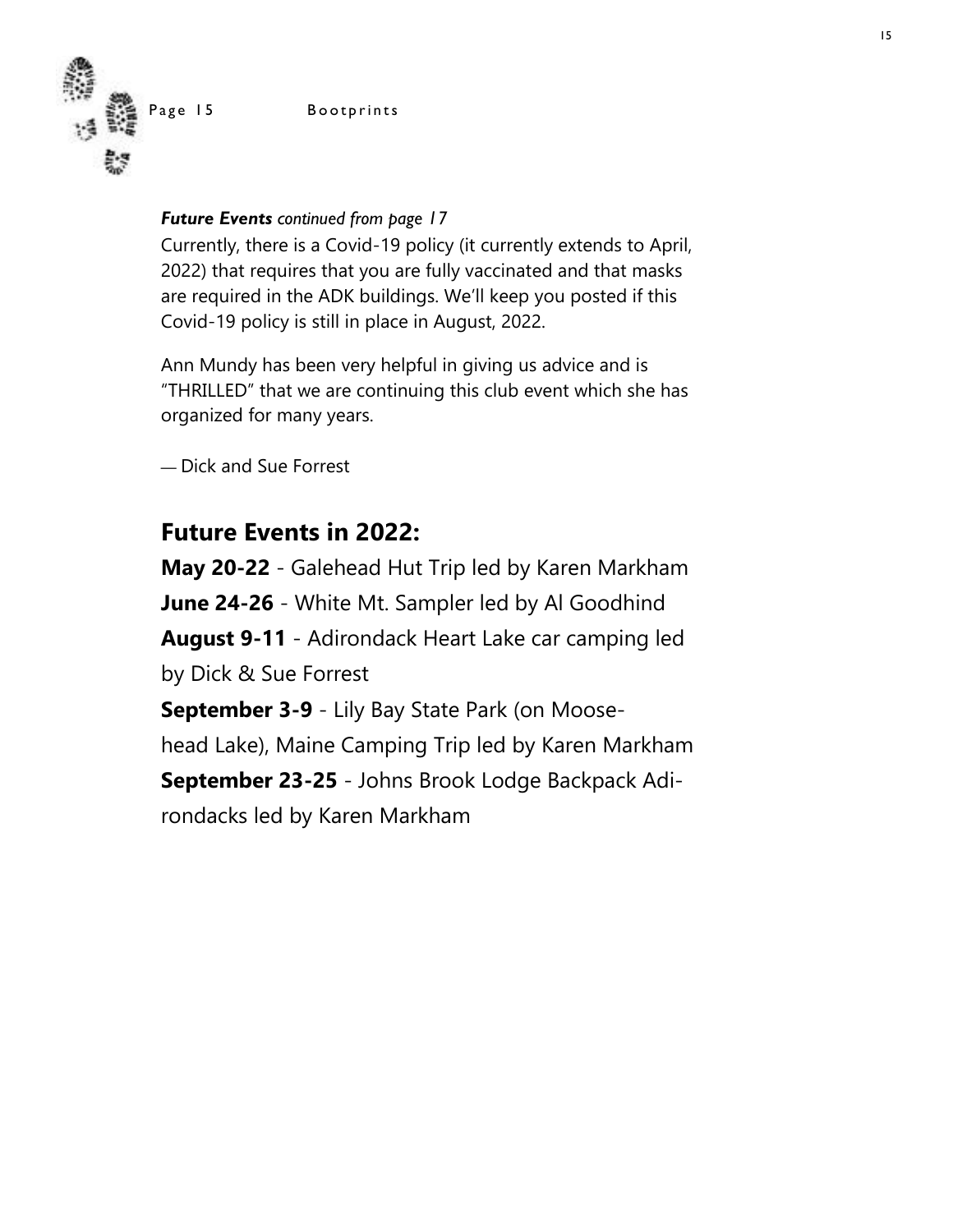# PVHC 2022 Executive Board



Left to Right: Lori Tisdell, President; Erin Squires, Vice President; Peggy Tibbitt, Treasurer; Lani Giguere, Secretary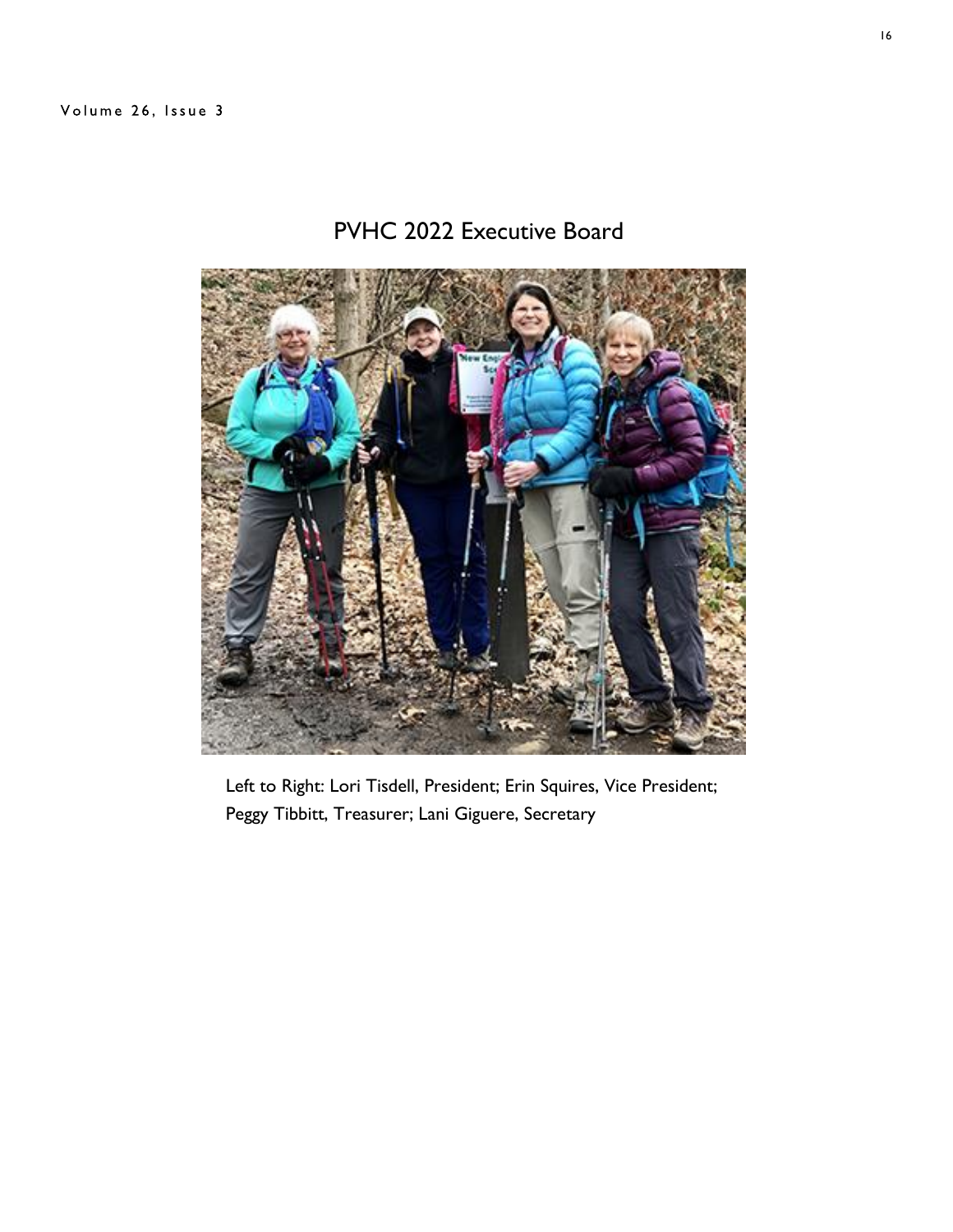### **Fun Pin Awards for Completing Hikes**

PVHC has started a new Fun Pin Award for participating in hikes with the club. There are three pins that members can earn:

- 1. **10 Hikes with PVHC**
- 2. **10 Mountains/Summits with PVHC**
- 3. **10 Trails with PVHC**

There is no double or triple dipping. One hike can be used for just one hike or summit or trail. You can count weekly hikes, summits or trails more than once if you do them on different dates. Examples - the Monday Morning hike can be used several times in the hikes log as long as you do them on different dates, Mt Holyoke can be listed several times as long as it is hiked on different dates, same with trails.

We hope you have fun hiking with PVHC and earning your Pins!

The logs for each pin are posted on the club website. Once completed you may turn it in at a club meeting for your pin award.

## **Slide Show Photos**

Please send all slide show photos for the 2022 PVHC Holiday Party multimedia slide show to the following email address: pvhcpictures@gmail.com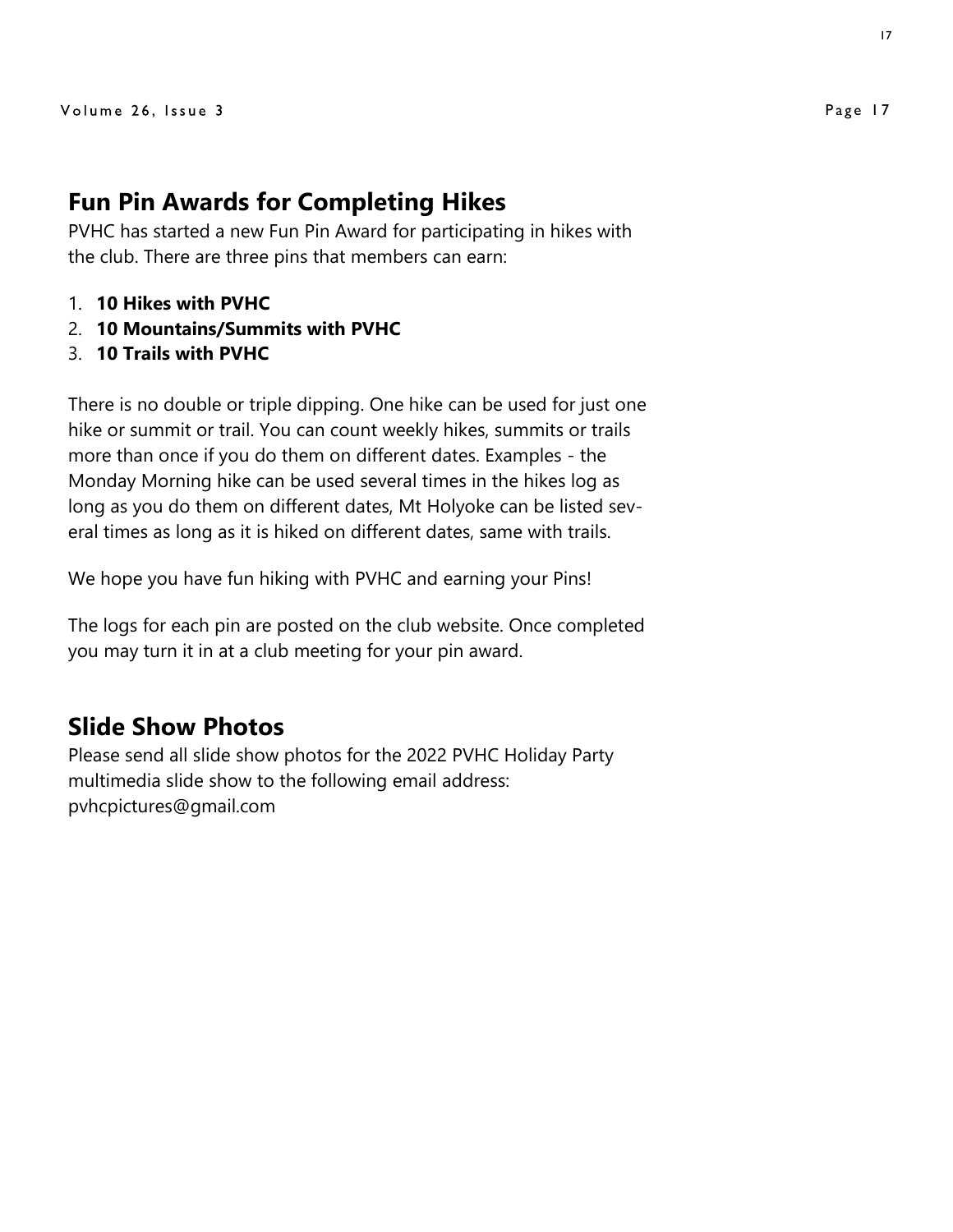### **Important Membership Renewal Notices**

The following memberships are up for renewal:

| <b>May Renewals</b>                                                                                                                                     | <b>June Renewals</b>                                                                           |
|---------------------------------------------------------------------------------------------------------------------------------------------------------|------------------------------------------------------------------------------------------------|
| Jill Abramson                                                                                                                                           | Renee Brown                                                                                    |
| James & Diane Brown                                                                                                                                     | Bill Burgart & Marianne Hu-<br>ber<br><b>Allison Cook</b><br><b>Robert Duclos</b><br>Gina Geck |
| Steven & Amy Dane                                                                                                                                       |                                                                                                |
| Nora Dryjowicz                                                                                                                                          |                                                                                                |
| Judy Faherty                                                                                                                                            |                                                                                                |
| Deb Gebo                                                                                                                                                | Marie Holmes                                                                                   |
| Carol Giguere                                                                                                                                           | Peter & Beth Ouellette<br>Ed Page                                                              |
| Joanne Haley                                                                                                                                            |                                                                                                |
| Marsha Hertel                                                                                                                                           | Michael Rioual                                                                                 |
| Tom Lake                                                                                                                                                | Jim & Peggy Tibbitt                                                                            |
| Michelle Leaper                                                                                                                                         |                                                                                                |
| Phyllis Levenson                                                                                                                                        |                                                                                                |
| Peggy McLennan                                                                                                                                          |                                                                                                |
| Ron & Eleanor Morris-                                                                                                                                   |                                                                                                |
| sette                                                                                                                                                   |                                                                                                |
| Michael Reed                                                                                                                                            |                                                                                                |
| Elsa Rosenak                                                                                                                                            |                                                                                                |
| John Rothery                                                                                                                                            |                                                                                                |
| Karen Savoy                                                                                                                                             |                                                                                                |
| Erin, Peter, Emily Squires                                                                                                                              |                                                                                                |
| Robert & Georgene                                                                                                                                       |                                                                                                |
| Trombley<br>David Vibber                                                                                                                                |                                                                                                |
| Bruce & Jennifer Wade                                                                                                                                   |                                                                                                |
| Janice Webb                                                                                                                                             |                                                                                                |
| Angela Whittaker                                                                                                                                        |                                                                                                |
| Alison Wondriska                                                                                                                                        |                                                                                                |
| Celeste Ziemba & John                                                                                                                                   |                                                                                                |
| Gorey                                                                                                                                                   |                                                                                                |
| Please renew early, and renew by mail. (Make checks payable to<br>PVHC) Mail your renewal with your name and any address or phone<br>number changes to: |                                                                                                |

Peggy Tibbitt 413 South Gulf Rd. Belchertown, MA 01007 (Dues are \$25 individual member, \$40 family, and \$15 for students)

#### **Pioneer Valley Hiking Club Officers**

Lori Tisdell, President Erin Squires, Vice President Peggy Tibbitt, Treasurer Lani Giguere, Secretary Ray Tibbetts, Founder

#### **Standing Committee Chairs**

Hike Schedule: Lori Tisdell & Michele Wolf Backpacking Coordinator: Rick Briggs Trail Maintenance: Chip Pray & Rob Schechtman Club Website Editor: Dick Forrest Non-Member E-mail Coordinator: Rob Schechtman Club E-mail Coordinator: Lori Tisdell Quartermaster: Mike Carrier *Bootprints* Newsletter Editor: Dick Forrest

*Bootprints* is a publication of the Pioneer Valley Hiking Club. Please email your story/event contributions to Dick Forrest at: dforrest@charter.net

#### **WELCOME NEW MEMBERS**

**Mar** Bob & Laura Bishop Kathleen Bishop Connie Dawson David King Margaret McLaughlin Greg Socha & Tracy Wilson Charles Vanasse

**Apr** Dome Christman Jessica Daniels Barbara Havlicek Joni Sexauer